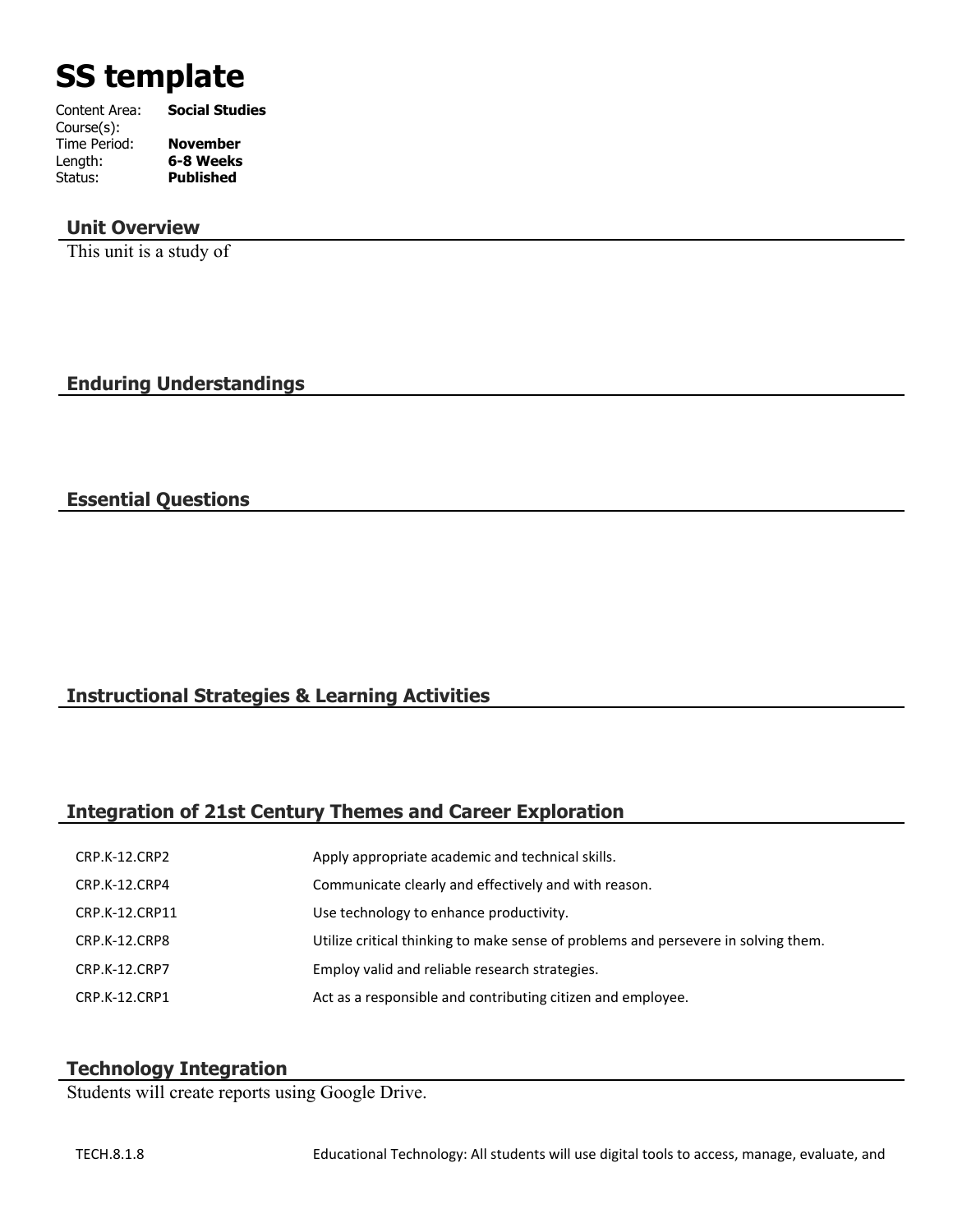|                     | synthesize information in order to solve problems individually and collaborate and to<br>create and communicate knowledge.                                                                                                                     |
|---------------------|------------------------------------------------------------------------------------------------------------------------------------------------------------------------------------------------------------------------------------------------|
| <b>TECH.8.1.8.F</b> | Critical thinking, problem solving, and decision making: Students use critical thinking skills<br>to plan and conduct research, manage projects, solve problems, and make informed<br>decisions using appropriate digital tools and resources. |
| TECH.8.1.8.C.CS1    | Interact, collaborate, and publish with peers, experts, or others by employing a variety of<br>digital environments and media.                                                                                                                 |
| TECH.8.1.8.D.2      | Demonstrate the application of appropriate citations to digital content.                                                                                                                                                                       |
| TECH.8.1.8.A.CS2    | Select and use applications effectively and productively.                                                                                                                                                                                      |
|                     |                                                                                                                                                                                                                                                |

# **Interdisciplinary Connections**

| LA.WHST.6-8.7   | Conduct short research projects to answer a question (including a self-generated<br>question), drawing on several sources and generating additional related, focused<br>questions that allow for multiple avenues of exploration. |
|-----------------|-----------------------------------------------------------------------------------------------------------------------------------------------------------------------------------------------------------------------------------|
| LA.RH.6-8.1     | Cite specific textual evidence to support analysis of primary and secondary sources.                                                                                                                                              |
| LA.RH.6-8.2     | Determine the central ideas or information of a primary or secondary source; provide an<br>accurate summary of the source distinct from prior knowledge or opinions.                                                              |
| LA.WHST.6-8.2   | Write informative/explanatory texts, including the narration of historical events, scientific<br>procedures/experiments, or technical processes.                                                                                  |
| LA.RH.6-8.4     | Determine the meaning of words and phrases as they are used in a text, including<br>vocabulary specific to domains related to history/social studies.                                                                             |
| LA.WHST.6-8.2.B | Develop the topic with relevant, well-chosen facts, definitions, concrete details,<br>quotations, or other information and examples.                                                                                              |
| LA.WHST.6-8.2.D | Use precise language and domain-specific vocabulary to inform about or explain the topic.                                                                                                                                         |
| LA.RH.6-8.10    | By the end of grade 8, read and comprehend history/social studies texts in the grades 6-8<br>text complexity band independently and proficiently.                                                                                 |
| LA.WHST.6-8.4   | Produce clear and coherent writing in which the development, organization, voice, and<br>style are appropriate to task, purpose, and audience.                                                                                    |
| LA.WHST.6-8.6   | Use technology, including the Internet, to produce and publish writing and present the<br>relationships between information and ideas clearly and efficiently.                                                                    |

## **Differentiation**

Learners Reading and Writing Below Grade Level

- **Read One Section at a Time** Break up the reading during the Visual Discovery activity so that students read only one section at a time.
- To break up the reading for *Physical Geography of Greece*:
- Ask all but the last bulleted question in Step 2. Have students read Section 2 and complete the corresponding Reading Notes.
- Ask the last bulleted question in Step 2. Have students read Section 3 and complete the corresponding Reading Notes.
- To break up the reading for *Ancient Greek Colonies and Trade Routes*: Ask all but the last two bulleted questions in Step 5. Have students read Section 4 and complete the corresponding Reading Notes.
- Ask the last two bulleted questions in Step 5. Have students read Section 5 and complete the corresponding Reading Notes.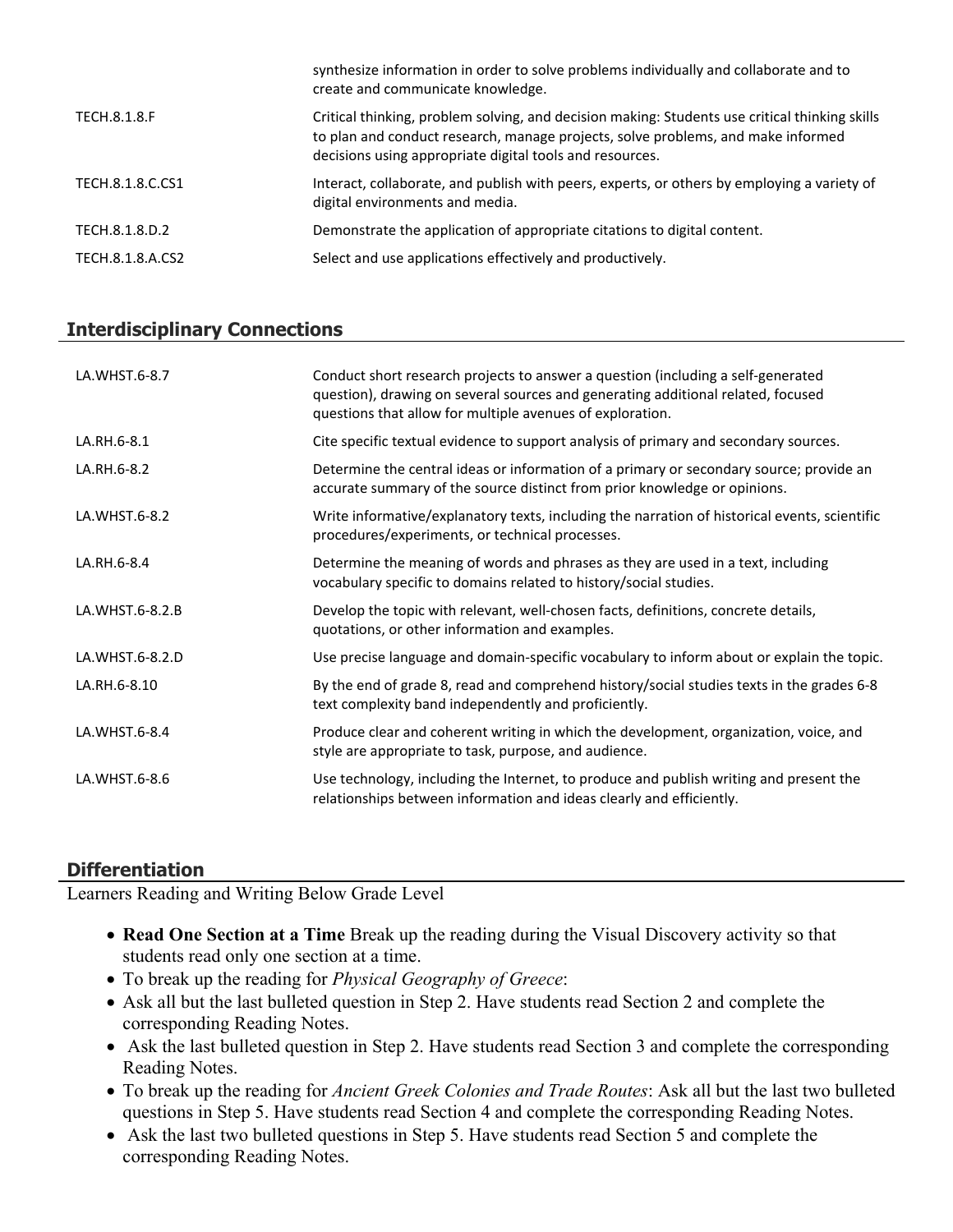- **Scaffold the Reading Notes** Use the Guide to Reading Notes to scaffold the Reading Notes so that students take steps toward working more independently.
- For Section 2, omit key words that students can fill in.
- For Sections 3 and 4, provide prompts that students can complete.
- For Section 5, have students complete as written.

Learners with Special Education Needs

- **Divide the Preview Question** Divide the Preview question in the Interactive Student Notebook into two separate questions: *How do you think the physical geography of Greece influenced where people settled? and How do you think the physical geography of Greece influenced how people lived?* Students should write a brief response to each question.
- **Offer a Choice for the Processing Activity** Have students complete two of the four storyboard pages for the Processing activity. Allow students the choice of doing Pages 1 and 2 or Pages 3 and 4. Alternatively, consider pairing students to work together to complete all four pages of the storyboard.

## Advanced Learners

**Add Questions to the Debrief** Add the following questions to Step 8 in the Visual Discovery activity:

## **Modifications & Accommodations**

IEP and 504 Accommodations will be utilized.

## **Benchmark Assessments**

sentence construction

paragraph writing

DBQ

## **Formative Assessments**

See assessments listed above.